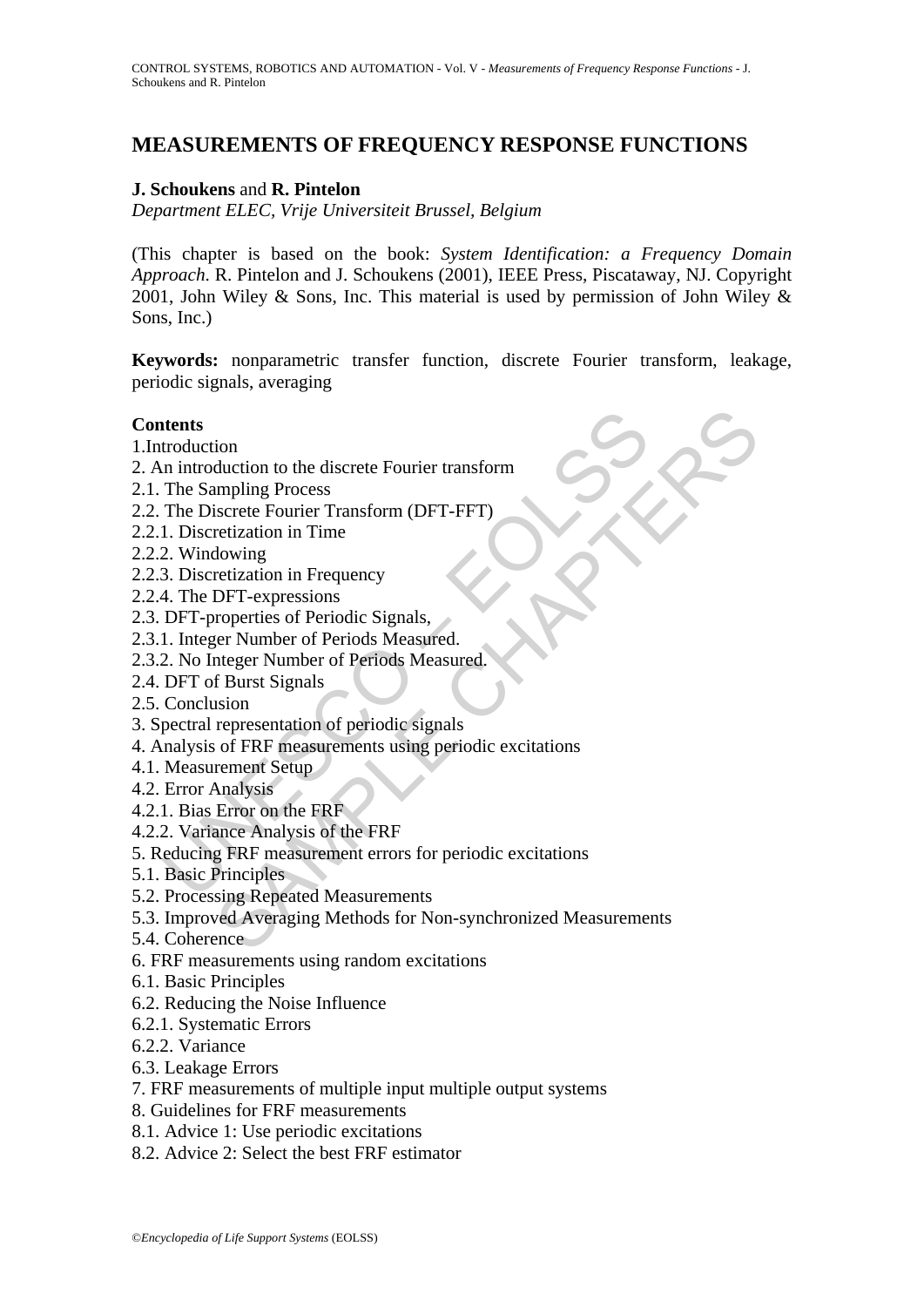8.2.1. Periodic Excitations 8.2.2. Random Excitations 8.3. Advice 3: Pretreatment of data 9. Conclusions Glossary Bibliography Biographical Sketches

## **Summary**

mase. In this chapter a number of basic and advanced FRF measurer<br>
e discussed. An analysis of the bias and efficiency of the FRF measurem<br>
alter dependency on the experimental conditions and on the excitation<br>
malyzed. S Frequency response function (FRF) measurements are an interesting intermediate step in the identification process. The complexity of the modeling problem is visualized before starting the parametric modeling, the quality of the measurements is assessed in an early phase. In this chapter a number of basic and advanced FRF measurement methods are discussed. An analysis of the bias and efficiency of the FRF measurements is made, and their dependency on the experimental conditions and on the excitation signal is analyzed. Simple and more advanced averaging techniques are proposed to improve the quality of the FRF measurement. Guidelines given at the critical steps of the FRF measurement process enable the less experienced user to start modeling from good raw data.

## **1. Introduction**

Consider the linear dynamic system *G* between the input  $u(t)$  and the output  $y(t)$  as shown in Figure 1. The aim of the following chapters in this topic is to build a parametric model for this system,



Figure 1. Block diagram of the system

identifying, for example, a transfer function  $G(s, \theta)$  or  $G(z, \theta)$ . Such a model is called a parametric model since it employs a finite-dimensional parameter vector. Parametric modeling requires a series of user decisions (e.g. selection of the order of numerator and denominator of  $G(s)$ ), thus it is strongly advised to get a good initial idea about the system under test. Step or impulse response measurements provide this information. Also frequency response (FRF) measurements are very valuable. An FRF consists of the measurement of the transfer function  $G(s = j\omega_k)$  at a discrete set of frequencies  $\omega_k$ ,  $k = 1, \dots, F$ . All these models are called non-parametric since the information is not condensed into a small set of parameters. In this chapter we focus, exclusively, on FRF measurements. A series of basic questions is addressed: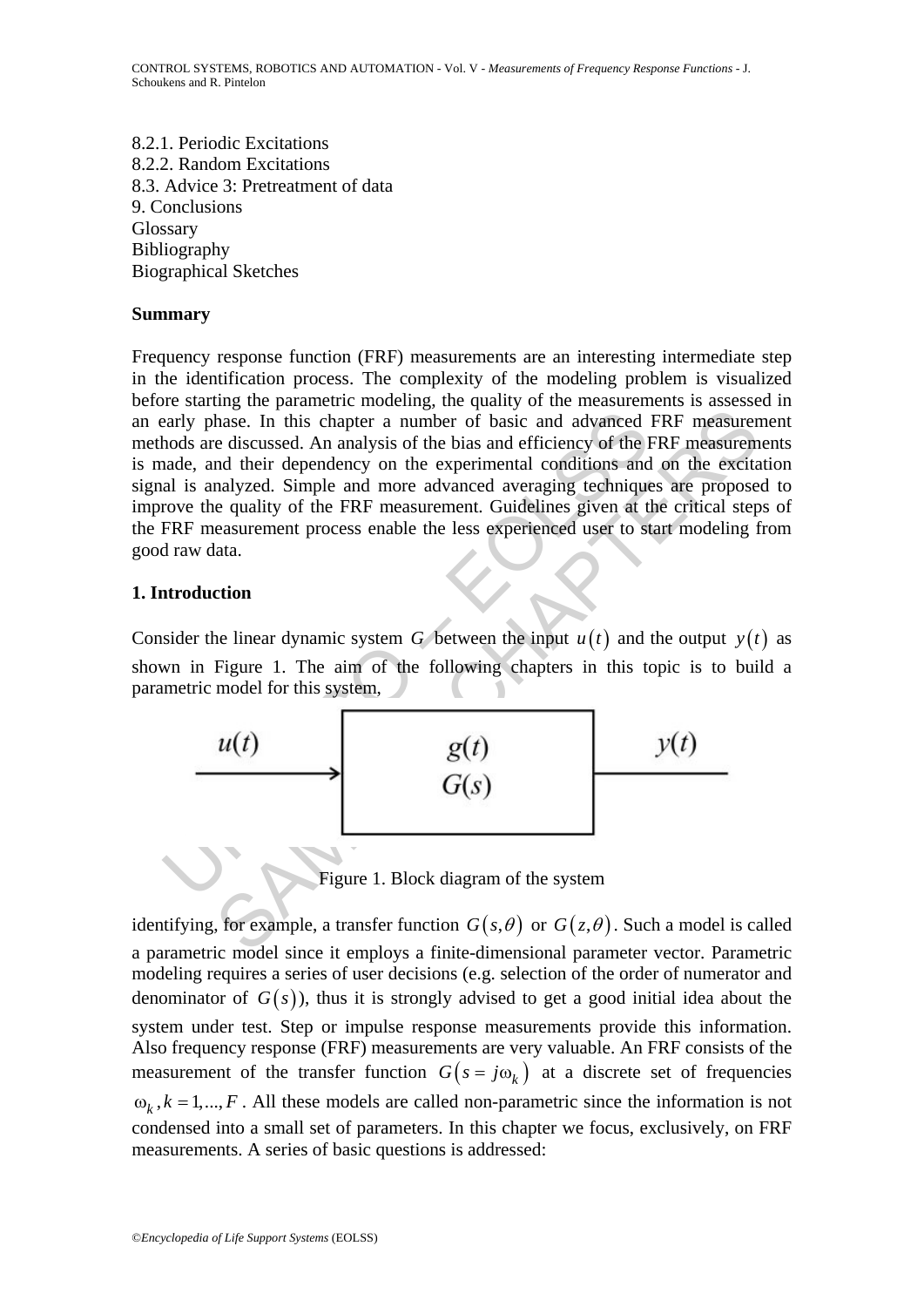- How are the bias and efficiency of the FRF measurements influenced by the experimental conditions?
- How should the excitation signal be chosen?
- Can we improve the quality of the FRF using averaging methods?
- Can we quantify the quality of the FRF-measurements?

All these aspects are discussed below. Starting from a straightforward solution, the more advanced techniques are introduced step by step, showing each time what additional problems are addressed by these more advanced techniques. Since FRF measurement techniques heavily rely on the time-to-frequency domain transformation of sampled signals, we will spend some time on the most important aspects of the discrete Fourier transform.

## **2. An Introduction to the Discrete Fourier Transform**

**n Introduction to the Discrete Fourier Transform**<br>
most situations, real life systems are naturally continuous in tim<br>
all processing is done, nowadays, on digital computers that opera<br>
alls. In practice the continuous-t **oduction to the Discrete Fourier Transform**<br>
tuations, real life systems are naturally continuous in time. However, ressing is done, nowadays, on digital computers that operate on discrete-<br>
practice the continuous-time In most situations, real life systems are naturally continuous in time. However, most signal processing is done, nowadays, on digital computers that operate on discrete-time signals. In practice the continuous-time signals are discretized (sampled) and quantized (digitized) so that the signal can finally be stored in the memory of a digital computer. Next, the spectrum of these signals is needed in order to calculate the FRF of the system. This is done using the discrete Fourier transform (DFT), usually calculated with the fast Fourier transform algorithm (FFT). Each of these steps creates errors, and it is important for a user to understand their behavior to minimize the impact of the errors on the results. In this section only a brief introduction is given. For an extended overview, the reader is referred to the literature. First we discuss, briefly, the sampling process, next we show how to "measure" the Fourier spectrum of a signal, and finally we focus on the spectral properties of periodic excitations and how to exploit them to minimize the measurement errors.

## **2.1. The Sampling Process**

The continuous-time signal is sampled uniformly with sampling interval  $T_s$ , and is represented by the equivalent discrete-time sequence  $u_d(n) = u(nT_s)$ ,  $N = -\infty, ..., -1, 0, 1, ..., +\infty$ . In the time domain, the sampling process can be formulated as a multiplication with a periodically repeated Dirac impulse:

$$
\tilde{u}_{d}(t) = u(t)\delta_{T_{s}}(t) \text{ with } \delta_{T_{s}}(t) = \sum_{n=-\infty}^{\infty} \delta(t - nT_{s})
$$
\n(1)

Note that in this framework the discrete-time signal  $u_d(n)$  is formally represented by a continuous-time signal  $\tilde{u}_d(t)$  that carries all its power at the discrete-time instances  $nT<sub>s</sub>$ . Define the spectrum of the discrete-time signal as

$$
U_{\rm d}\left(e^{j2\pi fT_{\rm s}}\right) = \sum_{n=-\infty}^{\infty} u_{\rm d}\left(n\right)e^{-j2\pi f nT_{\rm s}}\tag{2}
$$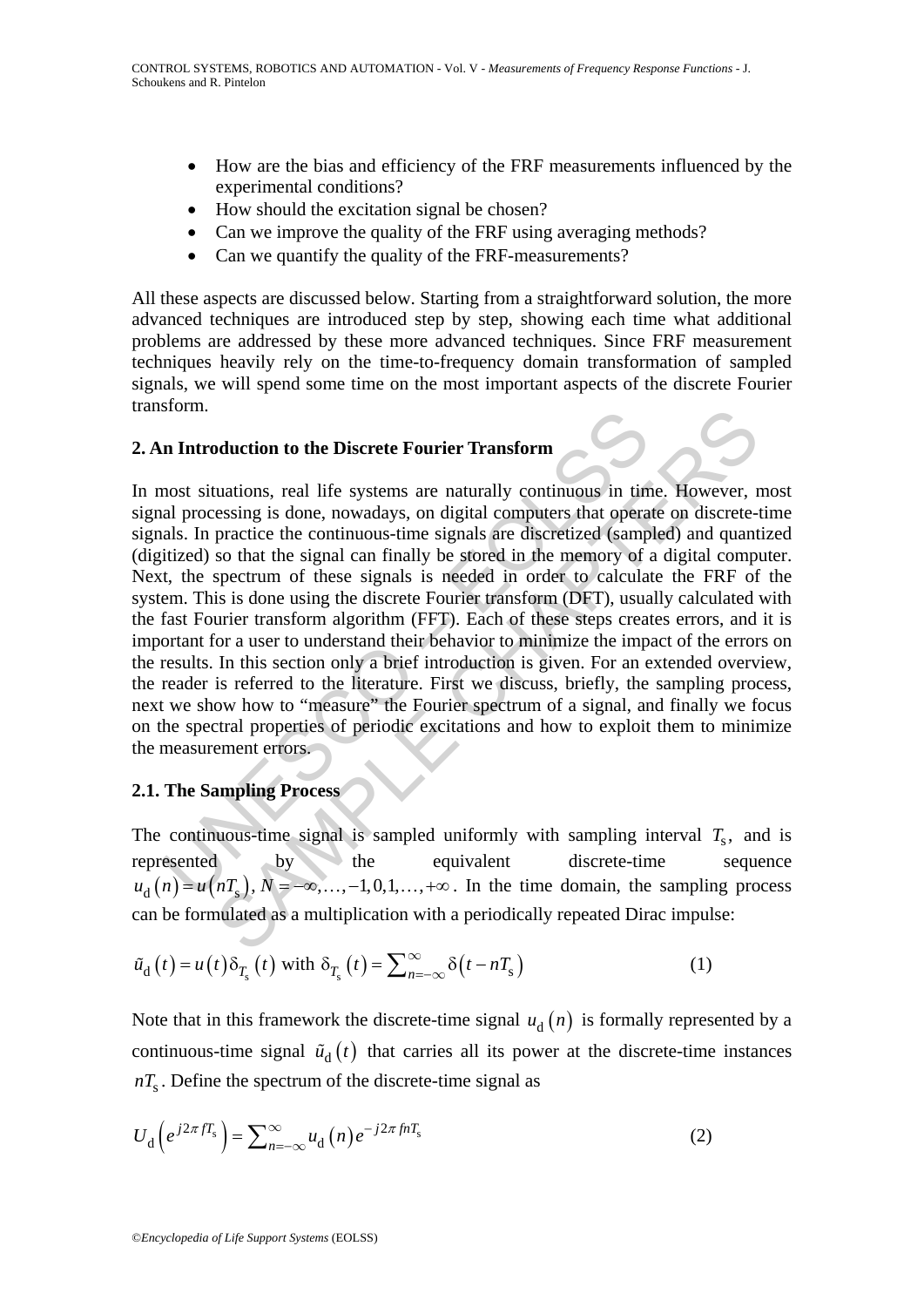CONTROL SYSTEMS, ROBOTICS AND AUTOMATION - Vol. V - *Measurements of Frequency Response Functions* - J. Schoukens and R. Pintelon

Then the following relation exists:

$$
U_{d}\left(e^{j2\pi fT_{s}}\right) = \tilde{U}_{d}\left(j2\pi f\right) = F\left\{\tilde{u}_{d}\left(t\right)\right\} = \int_{-\infty}^{\infty} \tilde{u}_{d}\left(t\right)e^{-j2\pi ft}dt\,. \tag{3}
$$

The spectrum  $U_d \left( e^{j\omega T_s} \right)$  is linked to  $U(j\omega)$  by noticing that the multiplication in the time domain,  $u(t) \delta_T(t)$ , corresponds to the convolution of the spectra in the frequency domain,  $U(j2\pi f) * (f_s \delta_{f_s}(f))$ , with  $f_s \delta_{f_s}(f)$  the spectrum of  $\delta_{T_s}(t)$ , and  $\delta_{f_s}(f)$  a periodically repeated Dirac impulse with period  $f_s = 1/T_s$ 

$$
\delta_{f_s}(f) = \sum_{k=-\infty}^{+\infty} \delta\left(f - kf_s\right) \tag{4}
$$

Using (4), we get

$$
U_d\left(e^{j2\pi fT_s}\right) = U\left(j2\pi f\right) * \left(f_s \delta_{f_s}\left(f\right)\right) = \frac{1}{T_s} \sum_{k=-\infty}^{+\infty} U\left(j2\pi \left(f - kf_s\right)\right). \tag{5}
$$

The convolution of the spectra is illustrated in Figure 2.

 $(f) = \sum_{k=-\infty}^{+\infty} \delta(f - kf_s)$ <br>
ng (4), we get<br>  $(e^{j2\pi f T_s}) = U(j2\pi f) * (f_s \delta_{f_s}(f)) = \frac{1}{T} \sum_{k=-\infty}^{+\infty} U(j2\pi (f - kf_s))$ <br>
convolution of the spectra is illustrated in Figure 2.<br>
hows that the sampling process results in a repeated s  $\sum_{k=-\infty}^{+\infty} \delta(f - kf_s)$ <br>
we get<br>  $\sum_{k=-\infty}^{+\infty} \delta(f - kf_s) = U(j2\pi f) * (f_s \delta_{f_s}(f)) = \frac{1}{T} \sum_{k=-\infty}^{+\infty} U(j2\pi (f - kf_s)).$  (5)<br>
tution of the spectra is illustrated in Figure 2.<br>
hat the sampling process results in a repeated spectrum It shows that the sampling process results in a repeated spectrum in the frequency domain with period  $f<sub>s</sub>$ . If the bandwidth  $f<sub>B</sub>$  of the sampled signal is larger than half the sampling frequency, the shifted spectra overlap and information is lost. Therefore, it is important to restrict the bandwidth below half the sampling frequency  $f_B < f_c / 2$  in order to avoid errors. This error is called the aliasing error and the condition on the sample frequency is known as Shannon's sampling theorem. In practice it is often necessary to put anti-alias filters to eliminate the high frequency spectral content of the signal.



Figure 2. Impact of the domain discretization (sampling) on the spectrum.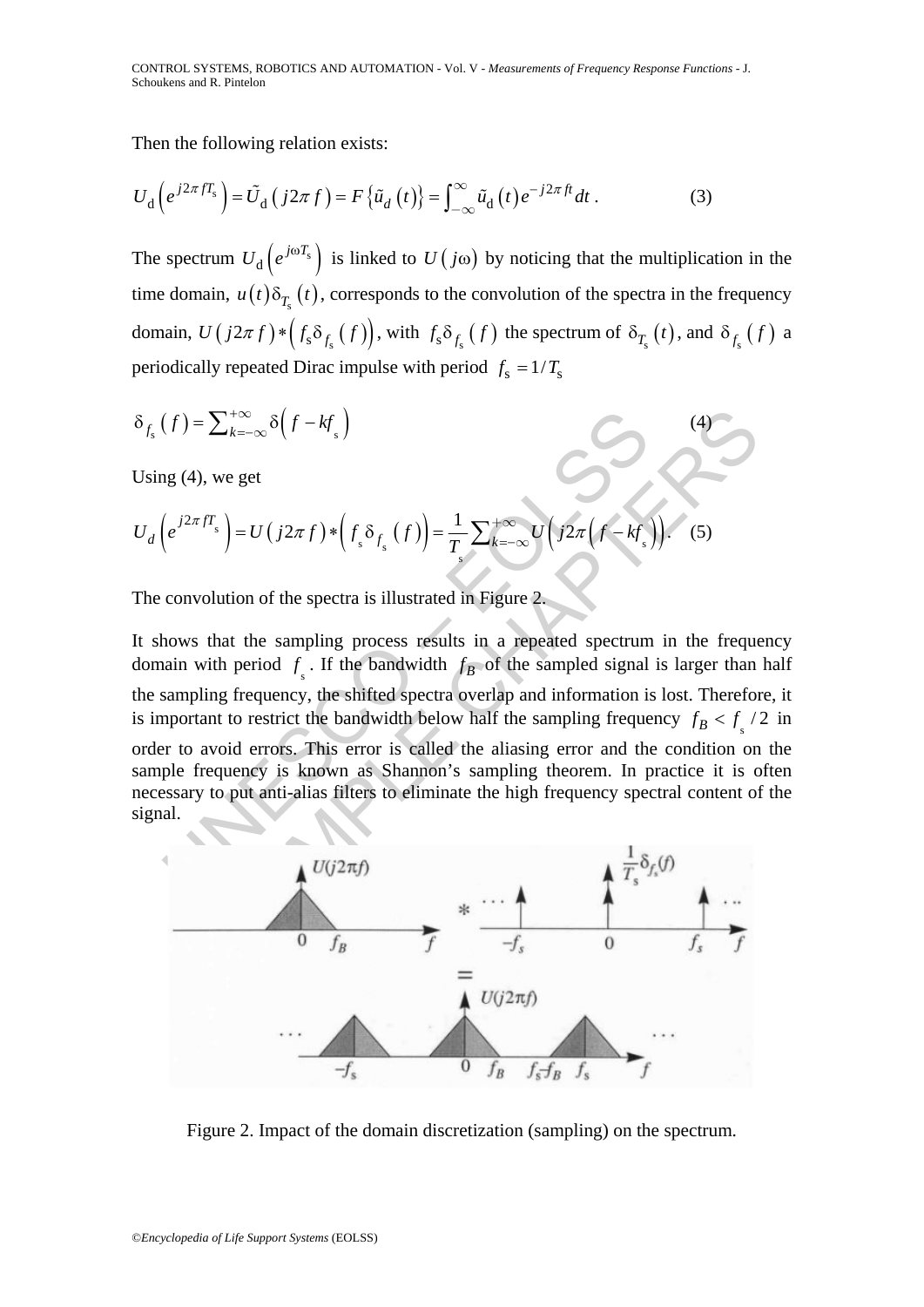## **2.2. The Discrete Fourier Transform (DFT-FFT)**

Three basic steps have to be made to measure the spectrum of a continuous-time signal:

- Discretization in time: sample the continuous-time signal at an equidistant time grid.
- Restrict the length of the data record: our computers can only deal with a finite number of data. Thus the length of the record is restricted to *N* samples, excluding the rest. This is called windowing.
- Discretization in frequency: the finite length discrete-time signal has still a continuous frequency spectrum. The value of this spectrum will only be calculated at an equidistant set of frequencies.

The impact of all these steps is illustrated in more detail below, in a simple example. The continuous-time signal  $u(t) = \cos 2\pi f_0 t$ , with  $f_0 = 5.5$  Hz is sampled at  $f<sub>s</sub>$  = 64 Hz during 1 second. From these measurements we will calculate the discrete Fourier transform step by step.

## **2.2.1. Discretization in Time**

The sampling process has already been discussed in the previous section. Figure 3 shows the signal together with its spectrum before and after sampling. In order to keep enough detail in the shown figures, a zoom is made in the frequency band [-10 Hz, 10 Hz]. The periodic repetitions of the spectrum of the discrete-time sequence are not shown. Note that if no aliasing appears, the spectrum of the continuous-time and the discrete-time signal are equal to each other within a scale factor.



Figure 3. The time signal before and after sampling together with the spectrum in the frequency band [-10 Hz, 10 Hz].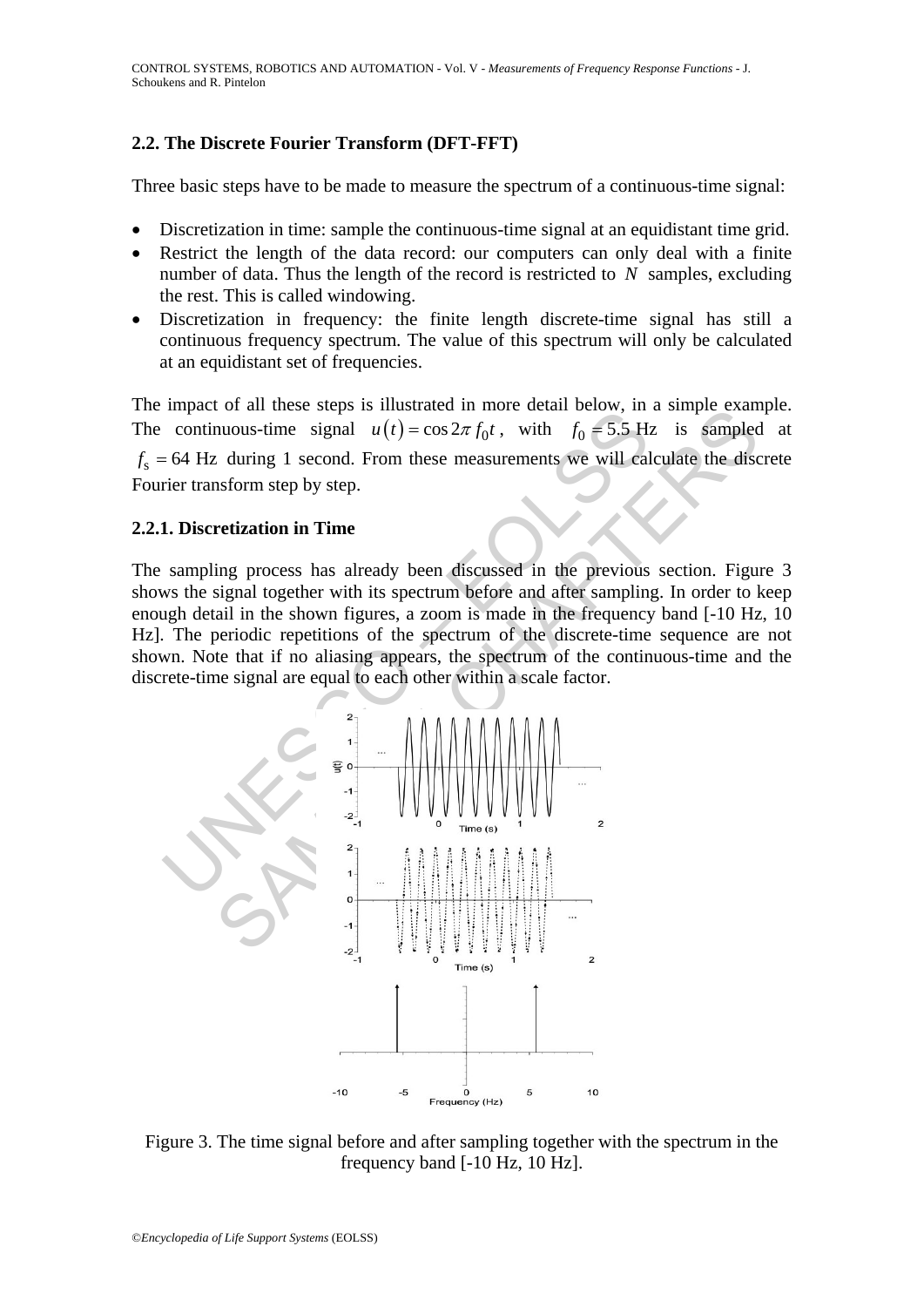CONTROL SYSTEMS, ROBOTICS AND AUTOMATION - Vol. V - *Measurements of Frequency Response Functions* - J. Schoukens and R. Pintelon

Mathematical operation:

time domain:

$$
\tilde{u}_{\rm d}(t) = \sum_{n=-\infty}^{+\infty} u(t) \delta(t - nT_{\rm s})
$$

frequency domain:

$$
U_{\rm d}\left(e^{j2\pi fT_{\rm s}}\right) = \frac{1}{T_{\rm s}}\sum_{k=-\infty}^{+\infty} U\left(j2\pi\left(f - kf_{\rm s}\right)\right) \tag{6}
$$

### **2.2.2. Windowing**

The sampled signal has still an infinite length ( $]-\infty,\infty[$ ). Since the computer can only process a finite number of samples, we have to restrict the measurement length. We consider only samples that appear in the measurement window:

 $w(t) = 1$  if  $0 \le t < T$  and  $w(t) = 0$  elsewhere. (7)

This rectangular window, together with its spectrum (the phase is omitted), is shown in Figure 4



Figure 4. Rectangle window, and its spectrum (the phase is omitted).

This window is called a rectangular window and its major characteristic is its width *T* . Its spectrum  $W(j2\pi f)$  is a sinc-like  $(\sin(x)/x)$  signal, see Eq. (8), with zero crossings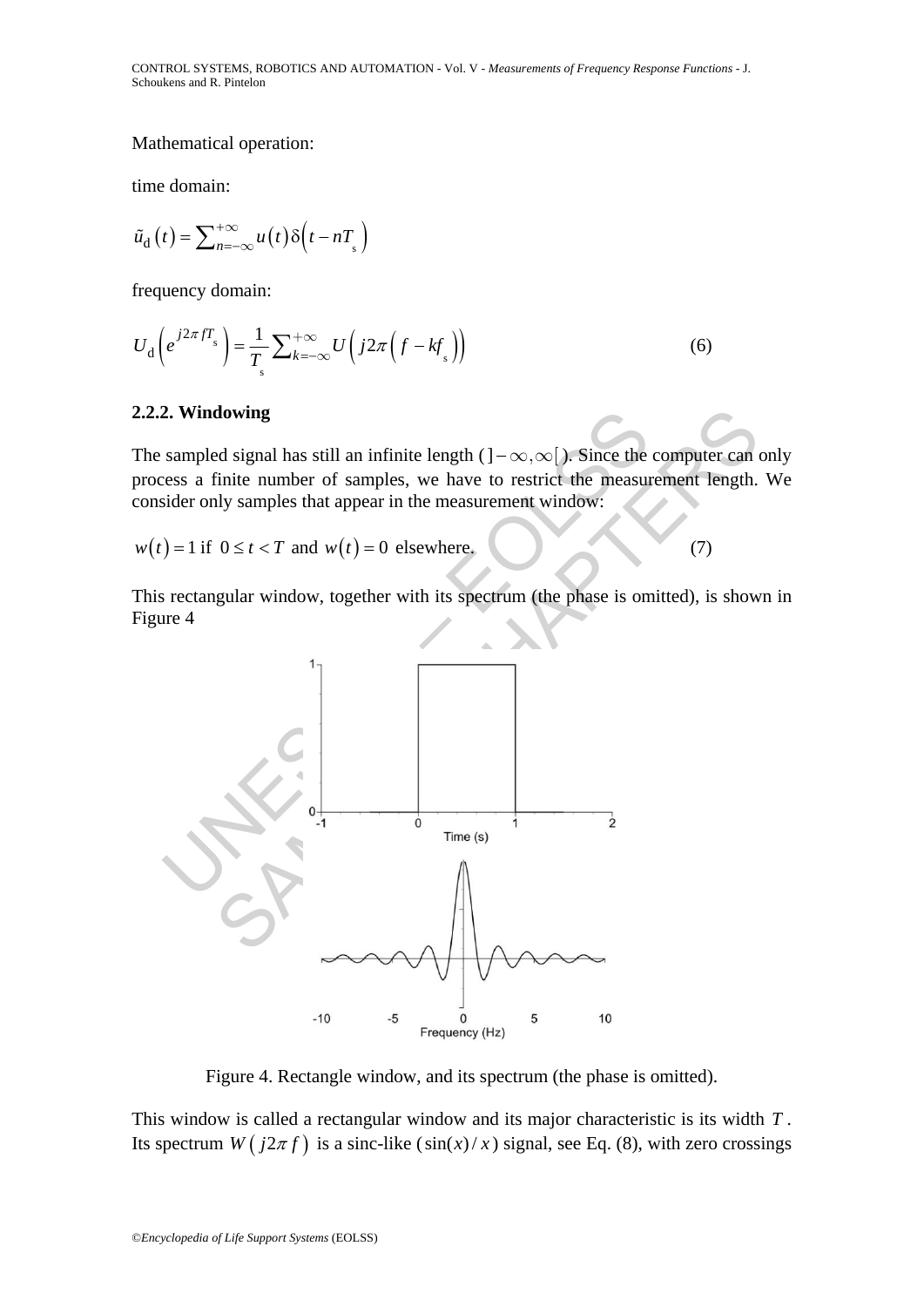at the multiples of  $1/T$ . In this example  $T = 1$  s. This window is multiplied with the sampled signal to obtain a new signal that is only different from zero in a finite number of samples.

The spectra have to be convoluted in the frequency domain. Remembering that a convolution with a Dirac impulse is nothing other than a shift of the origin to the position of the impulse, the result of Figure 5 is found. The broken lines in the spectra indicate the position of the original frequency components. As can be seen, the restriction of the signal to a finite interval in the time domain smears the power in the frequency domain over the neighboring frequencies. This phenomenon is called *leakage*.

Mathematical description:

Time domain:  $w(t)\tilde{u}_d(t)$ 

Frequency domain:  $W(j2\pi f) * U_d \left( e^{j2\pi fT_s} \right)$  (8)

With  $W(j\omega) = Te^{-j\omega T/2}$ sinc  $(\omega T/2)$  and sinc  $(x) = \sin(x)/x$ .

## **2.2.3. Discretization in Frequency**

As can be seen in Figure 5,



Figure 5. Spectrum of the sampled signal after applying a rectangular window.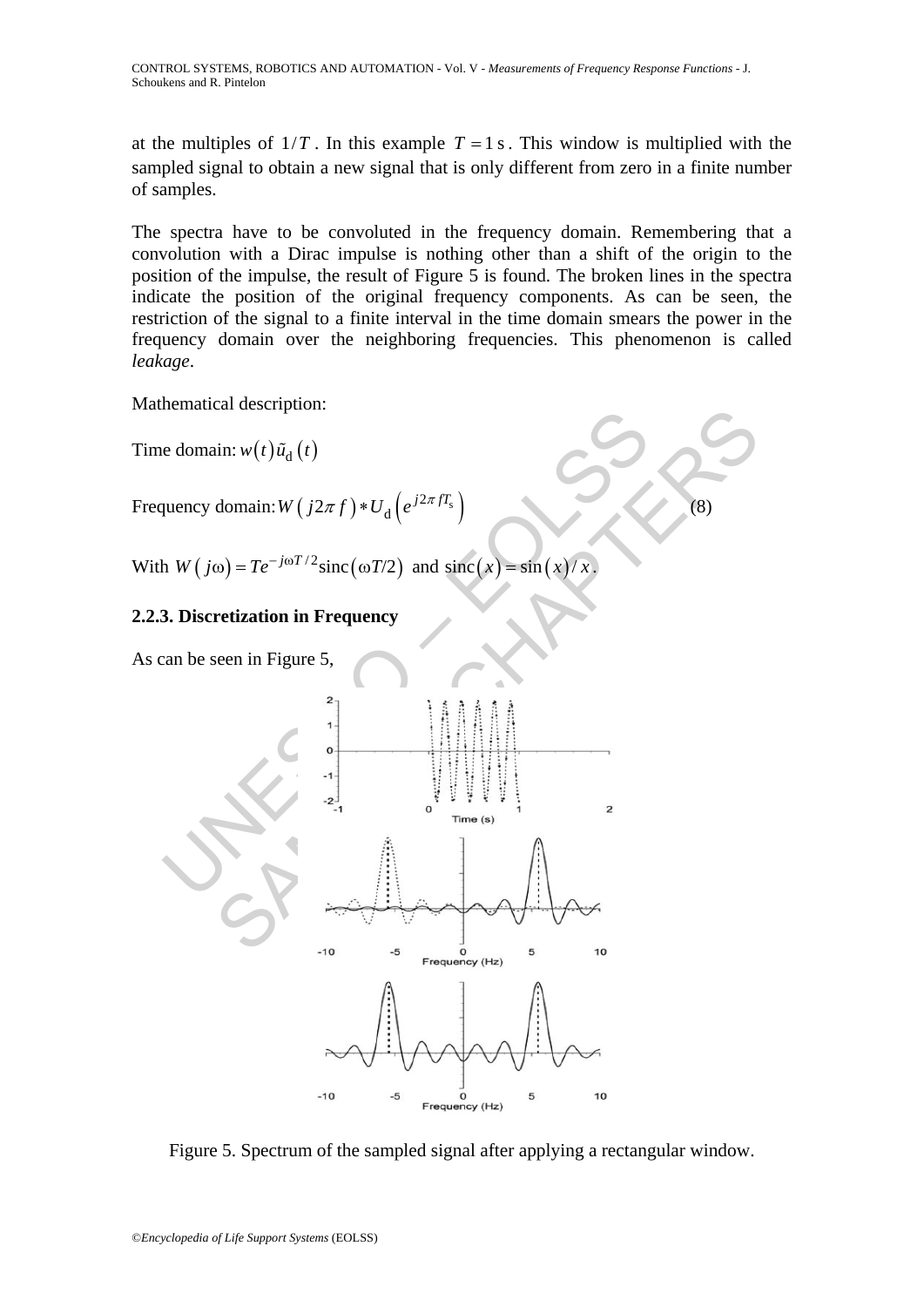The spectrum of the sampled and windowed signal is still a continuous frequency signal. Because the spectrum can only be calculated in a finite number of frequencies, the considered frequencies should also be restricted to a discrete grid. An equidistant grid with spacing  $1/T$  is selected. Hence the spectrum is only calculated at the frequencies  $f_k = k/T$  Hz. This can be considered as frequency sampling or discretization in frequency. The resulting sampled spectrum shown in Figure 6



 is quite disappointing. Although the shape of the original spectrum (Figure 3) can still be recognized, it seems that all detailed information about it has definitely been lost. The basic reason for this problem is that the original frequency (5.5 Hz) does not correspond to one of the sampled frequencies in the DFT (multiples of  $1/T = 1Hz$ ).

This can also be seen in the time domain representation of the DFT result. Sampling in the frequency domain at multiples of  $1/T$  is described as a multiplication with a Dirac train (see Section 2.1) so that in the time domain a convolution should be made with a Dirac train  $T\delta_T(t)$ . This results in a periodic repetition with period T of the sampled and windowed signal as shown in Figure 7.

However, *T* is not a multiple of the signal period, resulting in a discontinuity which appears at the borders of the window as seen in Figure  $7(T = 1 \text{ s in this case})$ .

Mathematical description:

time domain:

 $(w(t) \tilde{u}_d(t)) * (T \delta_T(t))$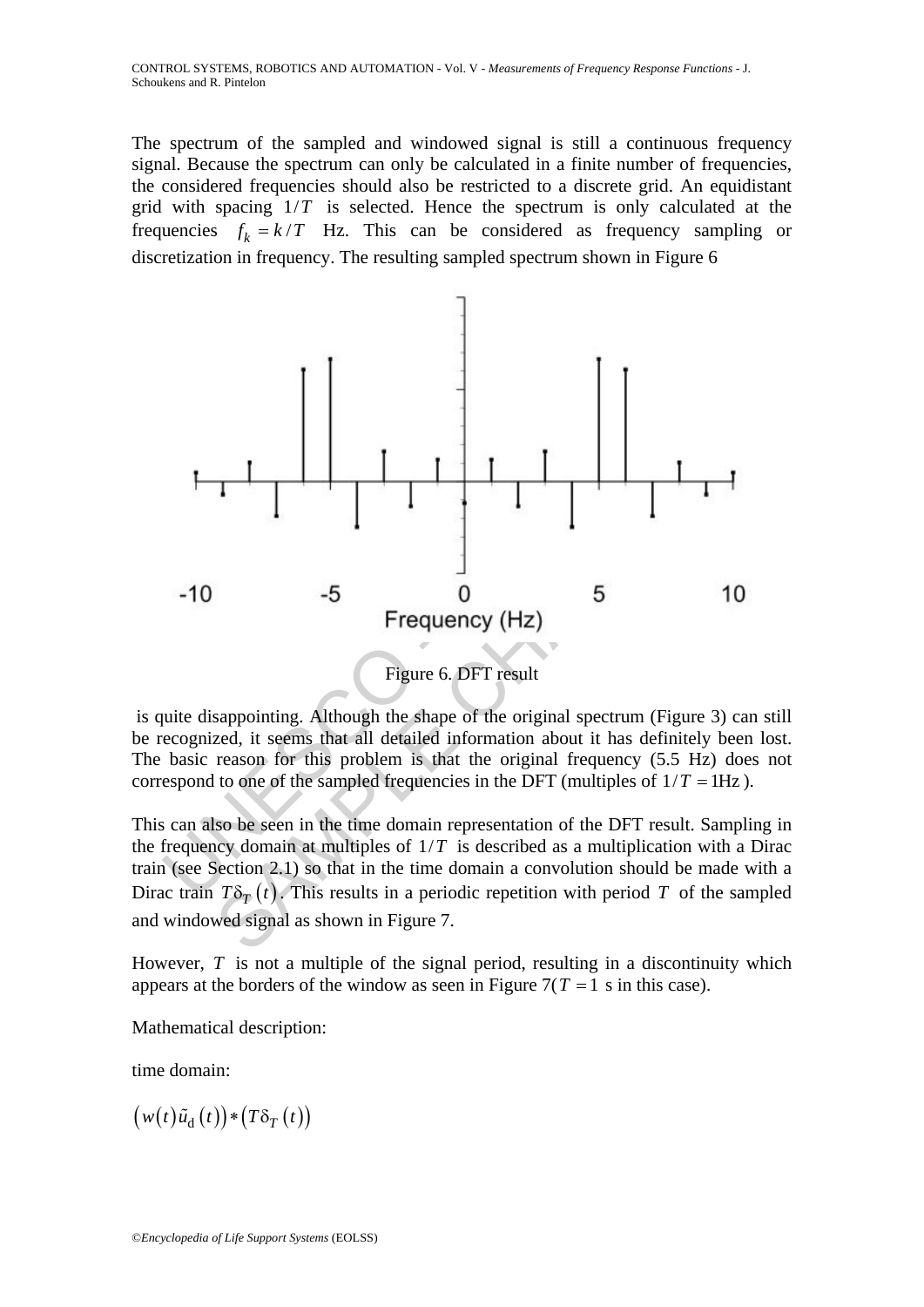CONTROL SYSTEMS, ROBOTICS AND AUTOMATION - Vol. V - *Measurements of Frequency Response Functions* - J. Schoukens and R. Pintelon



Figure 7. Interpretation of the DFT result in the time domain.

From (9) it follows that the relationship between the time domain samples  $u_d(n) = u(nT_s)$  (amplitudes of the Dirac impulses of the time domain signal in (9)), and the frequency domain samples  $U_{DFT}(k)$  (amplitudes of the Dirac impulses of the spectrum in (9)), is given by

$$
U_{\text{DFT}}(k) = \sum_{n=0}^{N-1} u(nT_s) e^{-j2\pi n k/N}, k = 0, 1, \dots N-1
$$
 (10)

Eq. (10) is called the discrete Fourier transform (DFT) of the samples  $u(nT_s), n = 0, 1, ..., N-1$ 



Figure 8. DFT spectrum for a periodic signal when an integer number of periods is measured.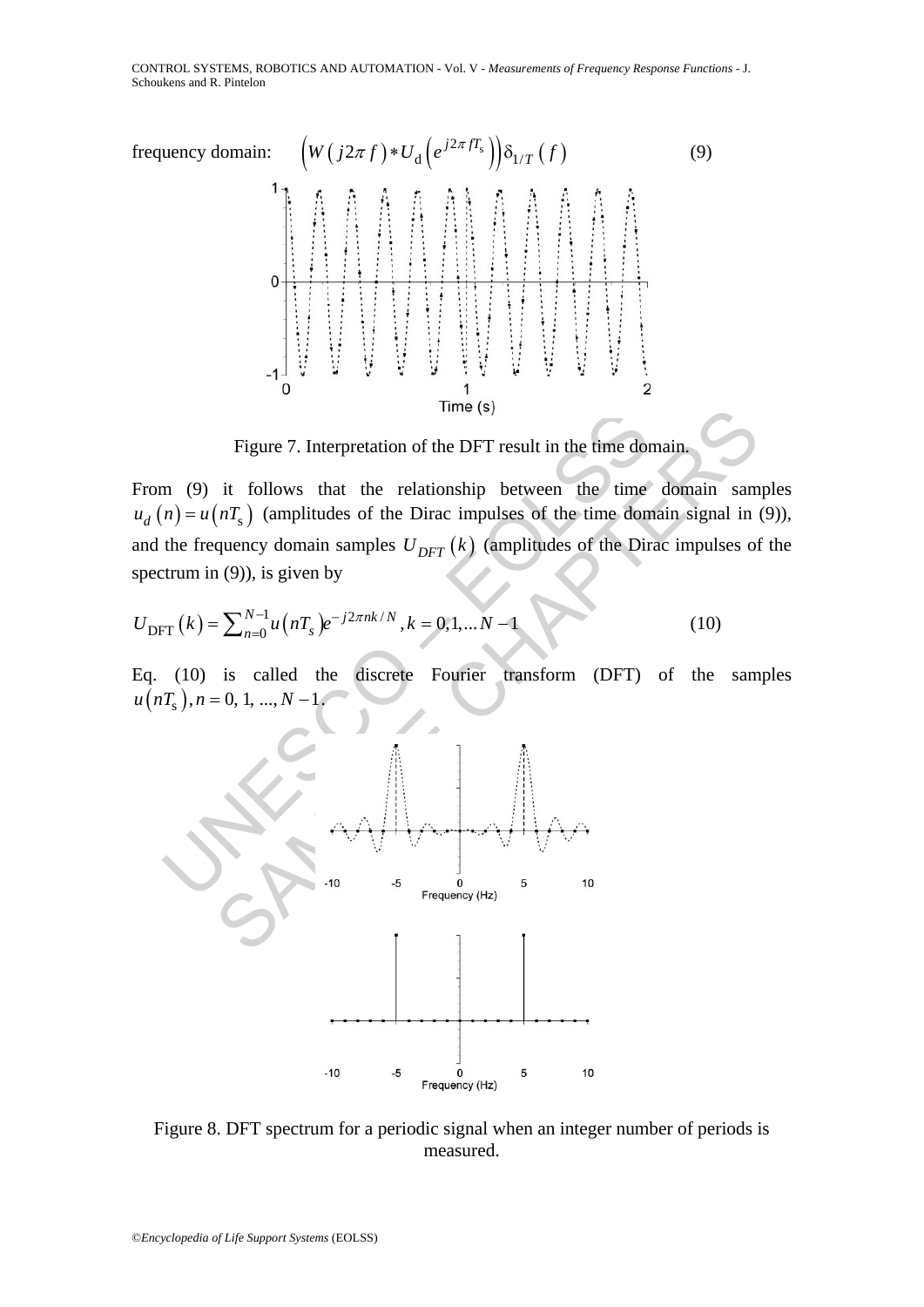If an integer number of periods is measured, the DFT will give an exact copy of the discrete spectrum of the periodic signal. This is illustrated in Figure 8 showing the spectra after windowing and after discretization for  $u(t) = \cos 2\pi f_0 t$ ,  $f_0 = 5$  Hz,  $T = 1$  s.

This time no leakage is observed. The basic reason for this remarkable difference is that the continuous-time spectrum equals zero at those frequencies where the spectrum is sampled because the window length is an exact multiple of the period length. Also the time domain interpretation in Figure 9 illustrates the result: this time the periodic repetition coincides with the period of the signal (no discontinuities appear at the multiples of *T*)



Figure 9. Interpretation of the DFT result in the time domain when an integer number of periods is measured.

At a glance, this seems to be a theoretical result without practical value. The probability of getting an exact match between the signal and the window length is in general, indeed, zero. However, in many FRF measurements, the user masters the generator and the acquisition. In these experimental setups both systems are driven by mother clocks that are synchronized to each other.

It is therefore possible for the user to create this ideal match which eliminates the leakage effect completely. We strongly advise realization of such a setup whenever possible.

If for some reason it is impossible to get synchronized measurements, there exist other less attractive alternatives based on windows other than the rectangular window. An extended discussion of the window properties can be found in the literature. In Section 2.3.we will briefly touch on this topic.